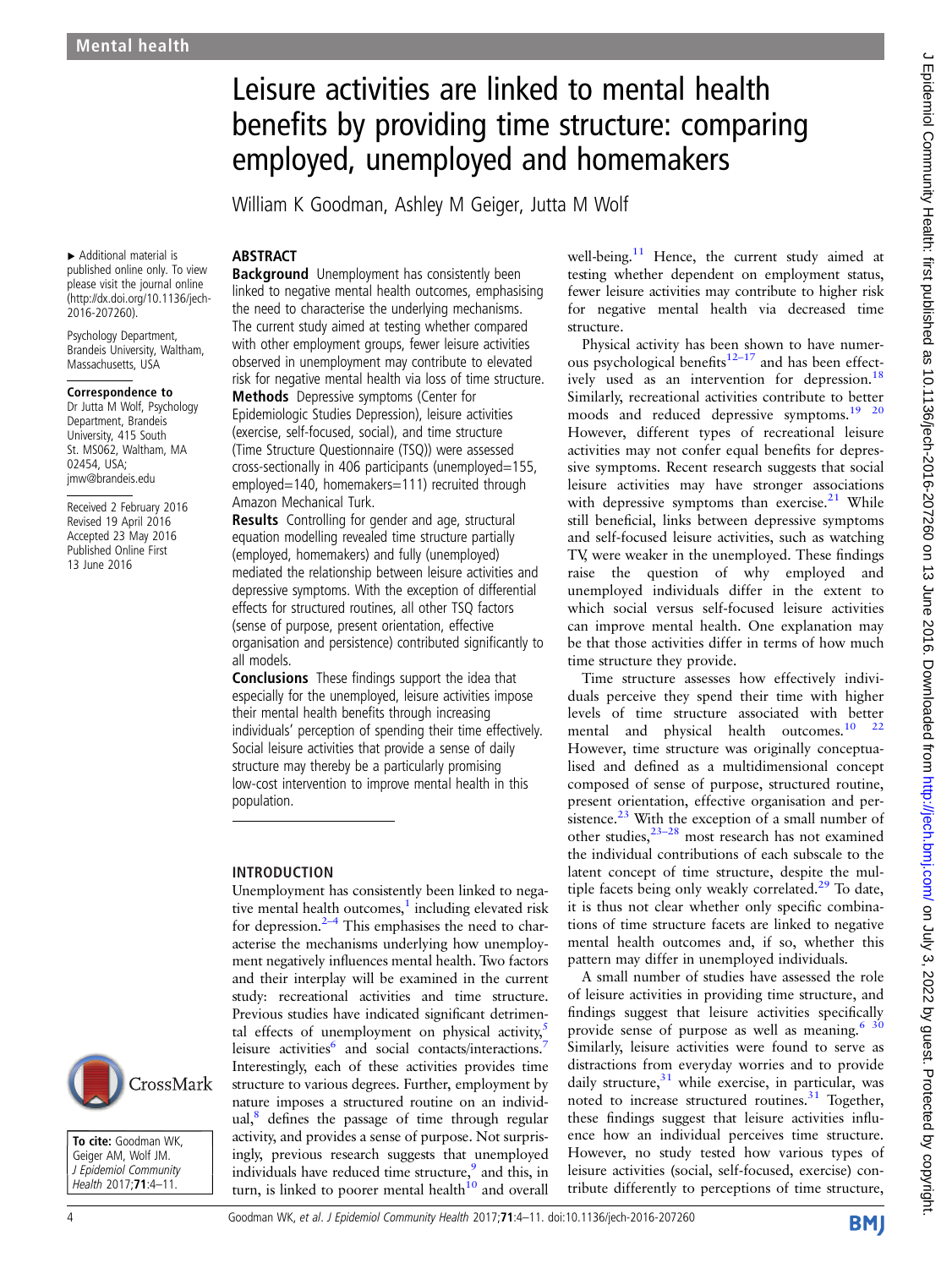and how this may differ in employed and unemployed individuals. Furthermore, it is not known to what extent specific combinations of time structure factors mediate these links between leisure activities and depressive symptoms.

While unemployment presents a special situation in terms of links between leisure activities, time structure and mental health, the same is true for another group of 'out of the labor force' (OLF) individuals. Although infrequently studied, decreases in time structure along with decreases in mental health have been reported among the general OLF population.<sup>[10](#page-6-0)</sup> OLF individuals include students and retirees, however, in the current context, homemakers are of specific relevance. On one hand, homemakers do not have an income, and thus, can be regarded as unemployed. At the same time, however, they often are involved in activities imposing time structure, such as caring for children.<sup>[32](#page-6-0)</sup> Therefore, homemakers are generally required to generate an internally imposed sense of time structure in contrast with their employed counterparts who have time structure externally imposed due to employment responsibilities. As such, assessing homemakers is a promising approach to further elucidate the relationships between leisure activities, depressive symptoms and internally versus externally imposed time structure.

In summary, the current study aimed at determining how the relationships between leisure (social, self-focused and exercise) activities and depressive symptoms are influenced by time structure, and whether these relationships differ for employed and unemployed individuals. The second aim was to examine the contributions of the various facets of time structure towards the overall measure of time structure in both employment groups. Finally, we aimed at assessing the above relationships in the understudied occupation of homemaking.

## METHODS

## **Participants**

Participants were 567 US residents who were 18 years old or older, and had earned an Amazon's Mechanical Turk Human Intelligence Tasks rate of 98% or better. Recruitment was controlled for employment status, and participants were excluded for spending <15 min on the survey, or providing two or more straight-lined responses (n=68).

Only participants who self-reported to be employed full time  $(n=140)$ , unemployed  $(n=155)$  or 'homemaker'  $(n=111)$  were included. Excluded participants were the retired  $(n=16)$ , parttime workers (n=47) and male homemakers (n=9).

Furthermore, 21 participants were excluded due to not providing answers to entire questionnaire(s), resulting in a final study population of  $n=406$  (age:  $33.9\pm10.2$  years; see table 1). The study was approved by the local IRB, and participants were compensated US\$2 per hour.

# Procedures

Participants were recruited (in 2012) through Amazon's Mechanical Turk (mTurk), an online marketplace where registered users complete tasks for payment. It has been found that mTurk was more demographically diverse than traditional sampling methods, $33$  such as university campuses, and accurately represents the US population.<sup>[34](#page-6-0)</sup> Interested users saw a description of the study and gave informed consent via electronic acceptance of study materials. They were then redirected to Qualtrics ([http://www.qualtrics.com\)](http://www.qualtrics.com), the platform used to administer the survey which included the measures described below as part of a study previously described.<sup>[21](#page-6-0)</sup>

# Measures

Center for Epidemiologic Studies Depression (CESD) scale: The CESD scale is a 20-item measure assessing frequency of depressive symptoms over the last month.<sup>[35](#page-6-0)</sup> Responses range from 0 (rarely) to 3 (most or all of the time) with higher scores indicating more depressive symptoms. Scores of 16 or higher are indicative of potentially clinically relevant symptom severity.

Pittsburgh Enjoyable Activities Test (PEAT): The 10-item PEAT examines participation in leisure activities  $(\alpha=0.72)$ .<sup>[30](#page-6-0)</sup> Responses range from 0 (never) to 4 (everyday). In line with earlier research, $21$  items (1) 'Spending quiet time alone'; (2) 'Spending time unwinding'; (7) 'Vacationing'; (8) 'Communing with nature' and (10) 'Hobbies' were summed to create a selffocused recreational activities score. Items (3) 'Visiting others'; (4) 'Eating with others'; (5) 'Doing fun things with others' and (6) 'Club, fellowship and religious group participation' were summed to reflect social recreational activities. Item (9) assessed 'Sports and Exercise'.

Time Structure Questionnaire (TSQ): The TSQ is a 26-item questionnaire examining how effectively a person perceives they use their time. $23$  It is composed of items like 'Do you plan your activities from day to day?' and 'Do you ever have trouble organizing the things you have to do?'. Responses range from 1 (yes, always) to 7 (no, never), with higher scores indicating more time structure.

|                               | <b>Employed</b> | <b>Unemployed</b> | <b>Homemakers</b> | Overall        |
|-------------------------------|-----------------|-------------------|-------------------|----------------|
| Age                           | 35.03 (9.70)    | 33.37 (11.53)     | 33.40 (8.90)      | 33.95 (10.25)  |
| Gender (females)              | 62 (78)         | 85 (70)           | 0(112)            | 147 (260)      |
| <b>CESD</b>                   | 15.91 (12.24)   | 22.39 (12.97)     | 17.27 (13.16)     | 18.76 (13.07)  |
| Self-focused recreation       | 2.31(0.63)      | 2.3(0.70)         | 2.35(1.01)        | 2.32(0.78)     |
| Social recreation             | 2.28(0.88)      | 2.05(0.89)        | $2.61(0.99)$ **   | 2.28(0.94)     |
| Exercise                      | 2.41(1.53)      | 2.10(1.55)        | 2.30(1.55)        | 2.26(1.55)     |
| Time structure                | 111.26 (20.19)  | 97.88 (17.26)**   | 111.03 (21.53)    | 106.10 (20.52) |
| Sense of purpose              | 21.7(6.89)      | $18.24(6.51)***$  | 22.37 (6.73)      | 20.57 (6.94)   |
| Structured routine            | 20.85(3.67)     | 20.35(3.65)       | 21.31 (3.68)      | 20.78 (3.68)   |
| Present orientation           | 10.07(3.97)     | $9.39(3.67)^*$    | 10.57(3.57)       | 9.95(3.77)     |
| <b>Effective organisation</b> | 18.94 (6.17)    | $14.77(5.25)***$  | 17.55 (5.99)      | 16.97(6.05)    |
| Persistence                   | 15.92 (3.98)    | $14.14(3.88)$ **  | 15.50 (4.00)      | 15.13 (4.02)   |

\*<0.05, \*\*<0.01, \*\*\*<0.001.

Goodman WK, et al. J Epidemiol Community Health 2017;71:4-11. doi:10.1136/jech-2016-207260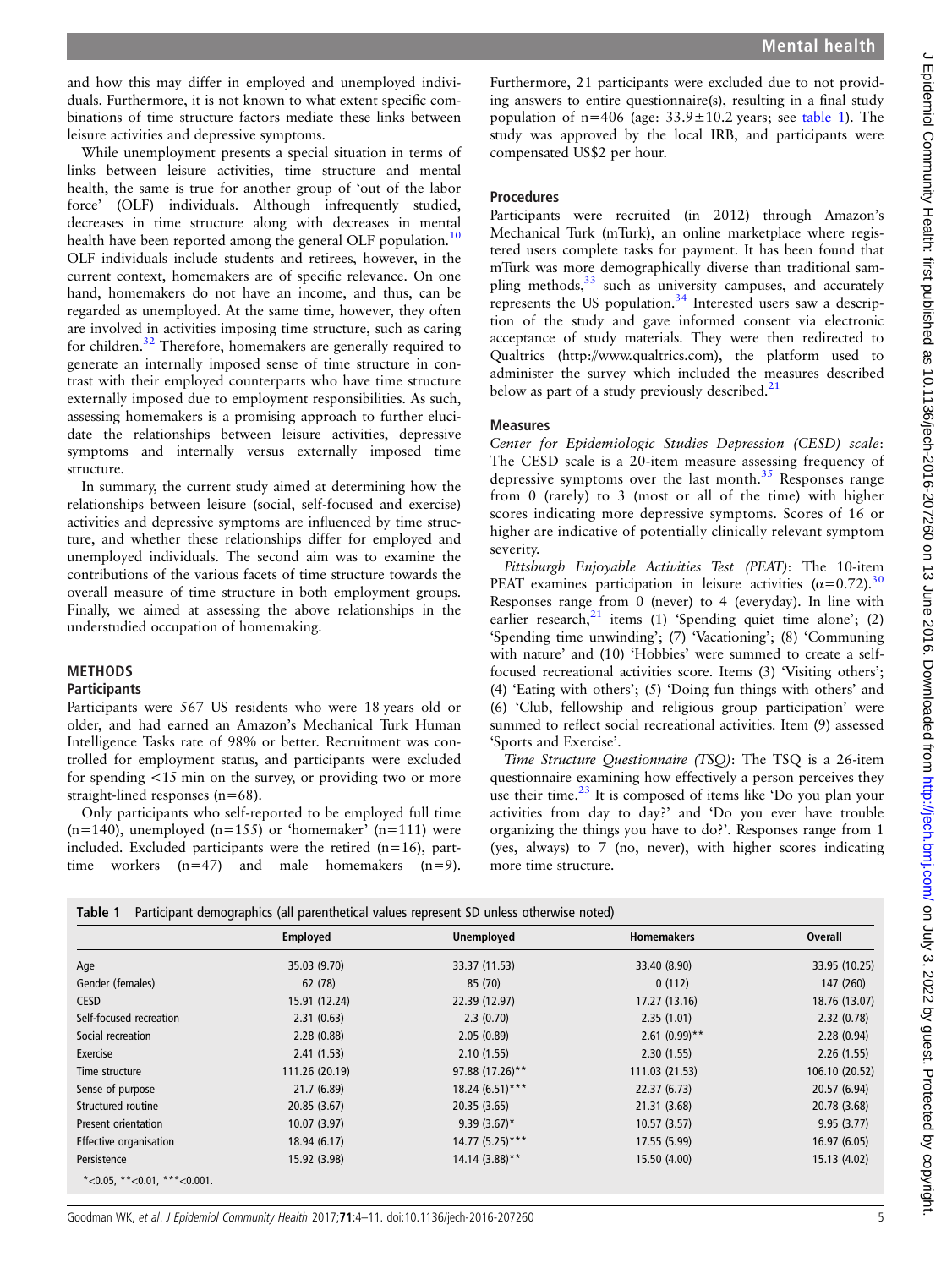# <span id="page-2-0"></span>Statistical analysis

The initial proposed model consisted of the latent variable ('Time structure') loading onto all subscales of the TSQ and controlled for age and gender. Next, the latent construct, along with one of the specific recreational activities, and employment status, was used to predict depressive symptoms (figures 1–[3](#page-3-0)). In more detail, a structural model was constructed to examine loadings of each TSQ subscale and the latent variable encompassing time structure. For each employment group, a structural equation model was constructed to evaluate the direct effects between the latent variable (time structure) and a specific activity (social, self-focused, exercise) and depressive symptoms, as well as the potential mediating effects of time structure. Mediational analysis was conducted using IBM AMOS (22) bootstrap analysis for indirect effects using 2000 bootstrap iterations and percentile-based levels of significance. Following standard guidelines,<sup>36</sup> model fits were determined using the root mean square error of approximation (RMSEA). The criterion of 0.1 was used to delineate between good and poor-fitting models. Statistical tests not otherwise controlling for multiple comparisons were interpreted using Bonferroni-adjusted levels of a priori significance.

# RESULTS

# Preliminary analyses

Employed and unemployed did not differ in terms of gender distribution  $(\chi^2(1)=3.28, p=0.07)$ , and as pointed out earlier, homemakers were exclusively female. No differences were observed in self-reported depressive symptoms between the employed and homemakers, while the unemployed reported significantly elevated depressive symptoms  $(F(4401)=6.87, p<0.001)$ . Similarly, exercise frequency  $(\chi^2(8)=7.72, p=0.46)$  and self-focused leisure  $(F(2401)=0.61, p=0.66)$  did not differ between the three groups, with the exception that homemakers engaged in social leisure

activity more frequently  $(F(2401)=6.17, p<0.001)$ . In terms of time structure, the employed, unemployed, and homemakers reported comparable usage of structured routines (F(2401)=1.38, p=0.24). However, significant differences were observed between the three groups for all other facets of time structure: sense of purpose  $(F(2401)=9.15, p<0.001)$ , effective organisation (F  $(2401)=13.37$ , p<0.001), persistence (F(2401)=6.15, p=0.001) and present orientation  $(F(2401)=12.36, p<0.001;$  difference between homemakers and the unemployed only). The pattern was consistent across the four facets, such that the unemployed selfreported lower levels of time structure than both the employed and homemakers, while no differences were observed between the employed and homemakers. Assessing the overall construct of time structure, unemployed participants (M=97.88±17.26) reported a lower sense of time structure than employed individuals (111.26±20.19) and homemakers (111.03±21.53; F(2401)  $=17.11$ , p $< 0.001$ ).

Next, we examined the simple relationships between leisure activity and TSQ subscales controlling for age and gender (see [table 2](#page-4-0)). Applying Bonferroni correction, two main patterns were revealed. Specifically, sense of purpose was related to all recreational activities for employed participants (all  $p < 0.001$ ), to social and self-focused recreation for unemployed (all  $p < 0.001$ ), and to socially based leisure for homemakers  $(p<0.001)$ . Contrarily, effective organisation was related to all recreational activities for unemployed individuals (all  $p < 0.001$ ), while no relationships were observed between recreation and effective organisation for the employed (all  $p > 0.22$ ) and for homemakers, effective organisation was related only to social leisure (exercise and self-focused:  $p > 0.05$ , social leisure:  $p = 0.001$ ).

Finally, as previously reported, $21$  recreational activities had significant negative associations with depressive symptoms (see [table 2](#page-4-0)) for the employed across all types of recreational activities (all p<0.001), while after Bonferroni correction



Figure 1 Models computed for employed only; presented are standardised coefficients for each of the three recreational activity types (Self-focused, Social and Exercise). The unstandardised indirect effects of recreational activity through time structure on depressive symptoms are represented by the dashed arrow.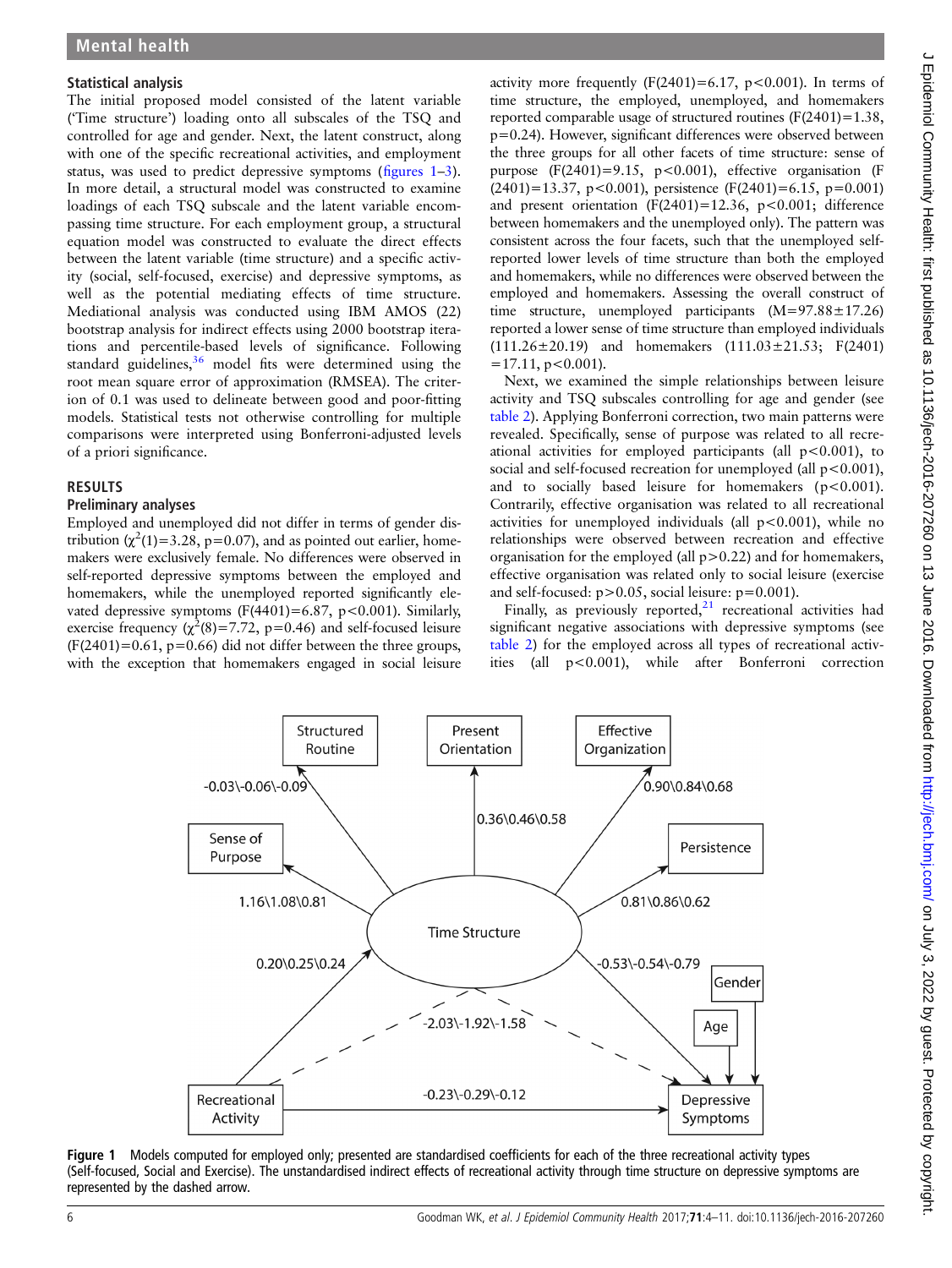<span id="page-3-0"></span>

Figure 2 Models computed for unemployed only; presented are standardised coefficients for each of the three recreational activity types (Self-focused, Social and Exercise). The unstandardised indirect effects of recreational activity through time structure on depressive symptoms are represented by the dashed arrow.

 $(\alpha=0.003)$ , exercise was no longer significantly associated with depressive symptoms for unemployed individuals (social and self-focused: p<0.001; exercise: p=0.009). Examining homemakers revealed a pattern similar to the employed group (all p<0.002). Covariance matrices for each group are presented in online supplementary table S1.

#### Hypotheses testing **Mediation**

To determine how the relationships between leisure (social, selffocused and exercise) activities and depressive symptoms are influenced by time structure, and whether these relationships differ for employed and unemployed individuals, we examined the effect of



Figure 3 Models computed for homemakers only; presented are standardised coefficients for each of the three recreational activity types (Self-focused, Social and Exercise). The unstandardised indirect effects of recreational activity through time structure on depressive symptoms are represented by the dashed arrow.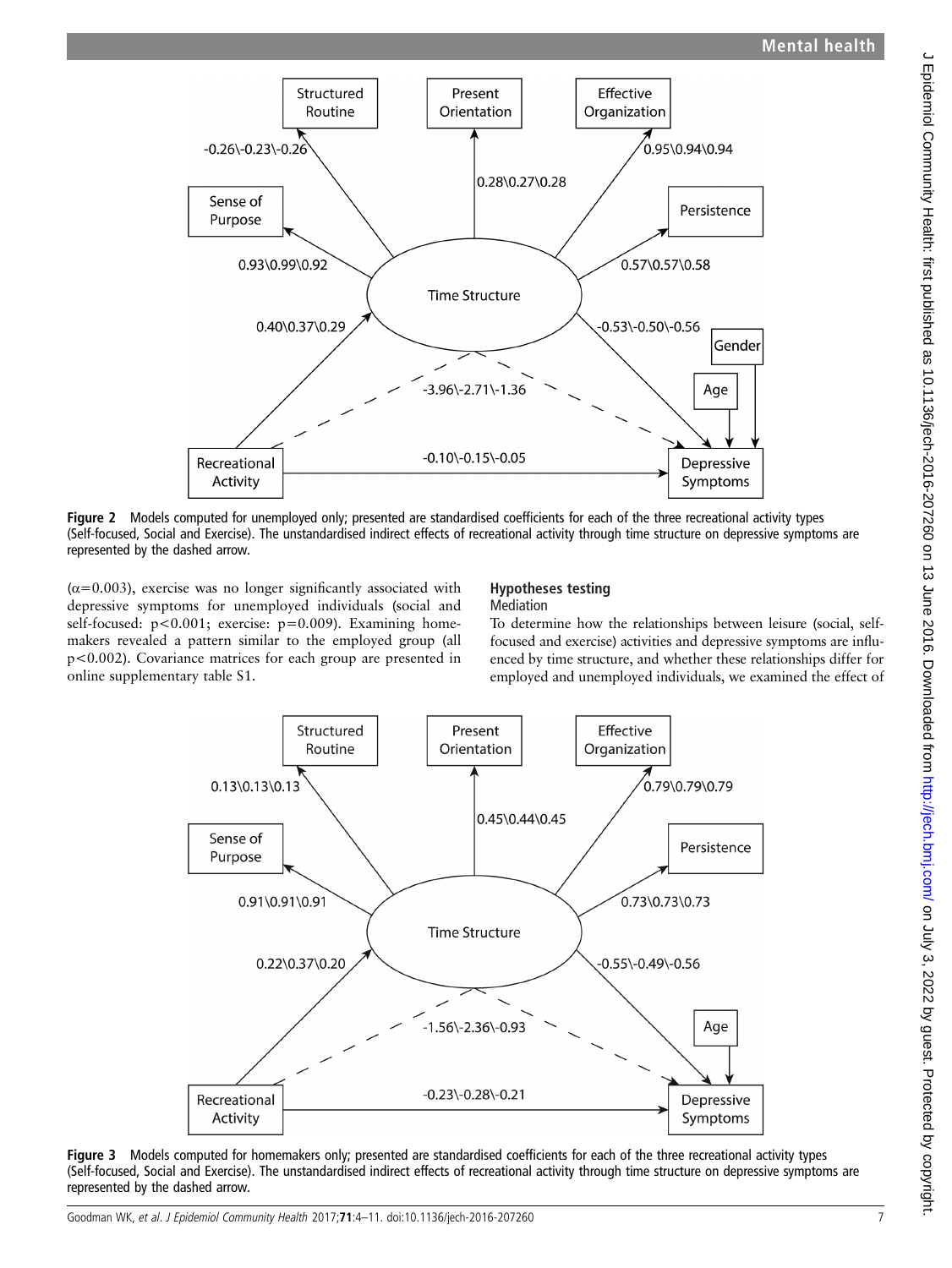<span id="page-4-0"></span>

|              | Sense of purpose | <b>Structured routine</b> | <b>Present orientation</b> | <b>Effective organisation</b> | Persistence | <b>CESD</b> |
|--------------|------------------|---------------------------|----------------------------|-------------------------------|-------------|-------------|
| Employed     |                  |                           |                            |                               |             |             |
| Social       | $0.348*$         | $-0.011$                  | 0.22                       | 0.195                         | 0.165       | $-0.454*$   |
| Self-focused | $0.284*$         | $-0.085$                  | 0.081                      | 0.152                         | 0.093       | $-0.354*$   |
| Exercise     | $0.307*$         | 0.056                     | 0.128                      | 0.135                         | 0.124       | $-0.361*$   |
| <b>CESD</b>  | $-0.705*$        | 0.032                     | $-0.483*$                  | $-0.513*$                     | $-0.457*$   |             |
| Unemployed   |                  |                           |                            |                               |             |             |
| Social       | $0.398*$         | $-0.139$                  | 0.133                      | $0.304*$                      | 0.126       | $-0.331*$   |
| Self-focused | $0.356*$         | $-0.154$                  | 0.139                      | $0.414*$                      | 0.196       | $-0.312*$   |
| Exercise     | 0.208            | $-0.066$                  | $-0.02$                    | $0.328*$                      | $0.217*$    | $-0.210$    |
| <b>CESD</b>  | $-0.558*$        | 0.223                     | $-0.187$                   | $-0.508*$                     | $-0.316*$   |             |
| Homemaker    |                  |                           |                            |                               |             |             |
| Social       | $0.349*$         | 0.023                     | 0.077                      | $0.316*$                      | 0.221       | $-0.464*$   |
| Self-focused | 0.163            | 0.124                     | $-0.031$                   | 0.186                         | 0.105       | $-0.331*$   |
| Exercise     | 0.156            | 0.030                     | 0.023                      | 0.089                         | 0.127       | $-0.294*$   |
| <b>CESD</b>  | $-0.545*$        | $-0.186$                  | $-0.185$                   | $-0.457*$                     | $-0.416*$   |             |

\*Significant at a Bonferroni corrected level of 0.003; homemaker not controlled for gender.

CESD, Center for Epidemiologic Studies Depression.

introducing the latent variable of time structure. Models were examined for both direct (leisure activity→depressive symptoms) and indirect (leisure activity→time structure→depressive symptoms) effects on depressive symptoms, and statistical details are presented in online supplementary table S2 and fi[gures 1](#page-2-0)–[3.](#page-3-0)

Structural equation modelling analyses revealed that all models for the employed participants had generally poor fit (RMSEA>0.12), while all models for the unemployed participants had good to excellent model fit (RMSEA<0.05). For employed participants, we found evidence that time structure partially mediated the relationships between exercise, social and selffocused leisure activities and depressive symptoms. For unemployed participants, the relationship observed between exercise or self-focused leisure activity and depressive symptoms was completely mediated by the addition of time structure. Additionally, time structure partially mediated the relationship between social recreational activities and depressive symptoms. Assessing homemakers revealed that similar to employed participants, the relationships between all three leisure activities and depressive symptoms were partially mediated by the latent variable time structure. However, the model fits for all three activities were decent to good (RMSEA<0.07). Of note, the partial mediation effect of exercise was at the trend-level significant ( $p=0.059$ ), most likely attributable to the just barely significant direct contributions of exercise on time structure ( $\beta$ =0.20, p=0.05).

Since the data were not obtained longitudinally, we also examined whether depressive symptoms were influencing leisure activities through changes in time structure. Only for unemployed participants, time structure partially mediated the association of depressive symptoms on social recreation ( $\beta$ =−0.11, p=0.30), selffocused leisure ( $\beta = -0.03$ ,  $p = 0.76$ ) and exercise ( $\beta = -0.00$ ), p=0.96), with significant indirect effects (self B=−0.02, p=0.001; social: B=−0.02, p=0.01; exercise B=−0.03, p=0.01). The lack of association between time structure and leisure activities in general ( $\beta$ <0.15, p>0.18) was interpreted as indicative of the mostly unidirectional influence of recreational activities increasing time structure and not time structure increasing activity participation.

### Time structure

The second aim of the current study was to examine the five subscales of the TSQ (sense of purpose, structured routine,

present orientation, effective organisation and persistence) for their individual contributions towards the latent concept of time structure (see fi[gures 1](#page-2-0)–[3](#page-3-0)). Sense of purpose was used across all models involving TSQ as the primary indicator variable for the latent construct. For employed participants (fi[gure 1\)](#page-2-0), structured routine did not contribute significantly to any model (all p>0.33). Interestingly, for unemployed participants (fi[gure 2\)](#page-3-0), structured routine contributed significantly to time structure for all three models examining self-focused leisure (β=−0.26, p=0.005), exercise ( $\beta$ =-0.26, p=0.005) and social recreation (β=−0.23, p=0.009). No other factor differences were noted between employment groups for present orientation (all  $\beta$ >0.27), effective organisation (all  $\beta$ >0.68), or persistence (all  $\beta$ >0.57), and all were found to have a significant role in the formation of time structure. When examining the factors of time structure that composed the TSQ in homemakers, we again found a pattern similar to the employed group, that is, the structured routine did not significantly contribute to the latent variable time structure, while all other factors did (see fi[gure 3\)](#page-3-0).

## **DISCUSSION**

This study used three populations known to report varying levels of time structure to evaluate whether leisure activities impose their mental health benefits through increasing individuals' perception of spending their time effectively. Unemployed participants reported significantly less time structure and more depressive symptoms than either the employed or homemakers. No differences were observed between the three employment groups for the frequency in which they engaged in leisure activities. In line with our hypothesis, but for the unemployed only, the mental health benefits of leisure activities were fully explained by higher engagement in all five facets of time structure. On the contrary, for the employed and homemakers, only four facets of time structure were relevant, and only partially explained the link between leisure activities and depressive symptoms.

## Meditational role of time structure

Consistent with recent meta-analytical findings in depressed as well as non-clinical adult populations, $37 \frac{38}{3}$  recreational activities had direct beneficial relationships with depressive symptoms in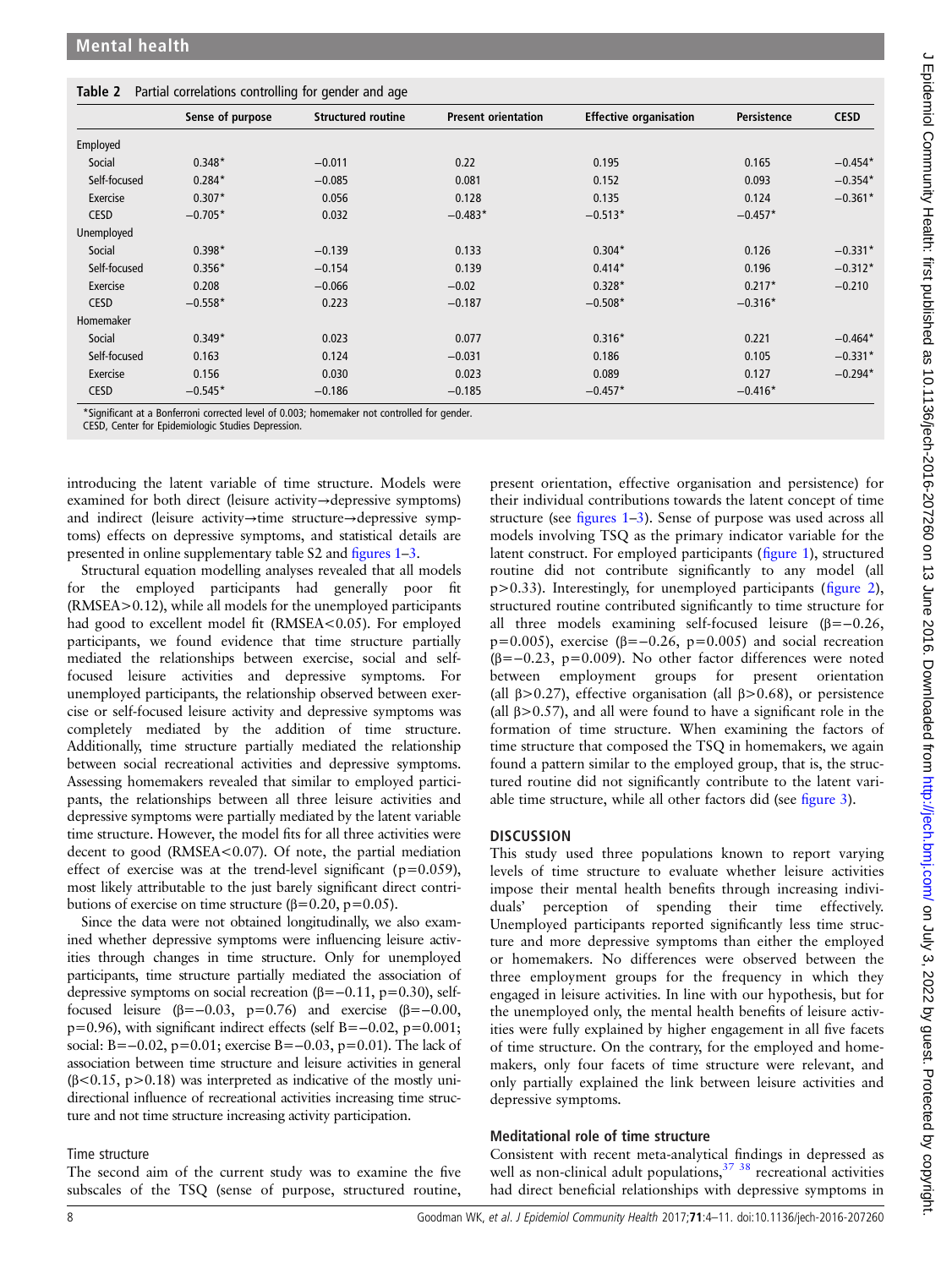employed participants, $^{20}$  $^{20}$  $^{20}$  while only some of these effects were exerted by increasing the time structure.<sup>[39](#page-7-0)</sup> As suggested previously, employment naturally provides time structure.<sup>10</sup> Therefore, the importance of generating time structure through recreational activities may be reduced and, consequently, its protective role in the context of depressive symptoms. In contrast, for unemployed participants, mental health benefits of recreational activities were an indirect effect of recreational activities providing time structure. This was true for self-focused leisure activities and exercise, that is, participating in self-focused leisure activities or exercise directly benefited unemployed individuals in terms of depressive symptoms. Good model fits in the unemployed group, and relatively poor model fits in employed participants further emphasised the strong difference in the health-relevant role of time structure.

These findings also support earlier interpretations that meaning assigned particularly to self-focused recreational activities may change due to employment status. $21$  For example, while watching TV may be a restorative activity after a long day at work, for someone who is unemployed, watching TV may lack such a purpose. The current findings confirm that if selffocused leisure activities do not serve the purpose of providing time structure, they also show no beneficial associations with depressive symptoms. Interestingly, while physical activity may generally be a successful intervention for depression,  $16$   $17$   $40$ exercise had no direct relationship with depressive symptoms for unemployed individuals. Instead, the imposition of structured routines, sense of purpose, or persistence induced by exercise programmes appeared to be the 'active ingredient' in terms of decreasing depressive symptoms. If confirmed in future studies, this observation has important implications for how to tailor exercise intervention programmes to make them most successful for various employment groups. Last, independent of employment status, social leisure activities showed both direct effects on depressive symptoms and indirect effects through increasing time structure. While the direct link between social leisure activities and depressive symptoms is in line with previous findings describing health benefits of social interactions,<sup>41</sup> the current findings suggest that one of the mechanisms by which social leisure may buffer depressive symptoms is through the actions needed to participate in social leisure (eg, scheduling a dinner with friends). As such, they extend the current literature by suggesting a symbiotic nature of these two methods of action—direct and through time structure—in the context of depressive symptoms. As such, our results also suggest social leisure activities as a way to decrease the motivation-behaviour  $\text{gap}^{42}$  $\text{gap}^{42}$  $\text{gap}^{42}$  by providing an alternative approach to exercise as the currently promoted but higher-barrier mental health intervention.

Despite describing the employment status of over 12 million people in  $2012<sub>1</sub><sup>43</sup>$  homemakers represent an understudied group. In the present study, the mediational patterns for homemakers resembled patterns found in employed participants. This circumstance may largely be due to the fact that the majority of the assessed homemakers (84%) reported children living in their household. Homemakers with children likely have regularly structured days, and thus, similar experiences as employed individuals in terms of time structure. However, the model fits for homemakers more closely approximated those observed in the unemployed, suggesting that the source of time structure may be an important consideration. While employed individuals are likely to have time structure imposed externally from their jobs, homemakers must generate their own internal sense of time structure. In future studies it would thus be interesting to

further examine how internally versus externally generated time structure may influence the relationships with health. Furthermore, while meditational patterns in homemakers resembled those observed in employed individuals when assessing self-focused and social activities, the patterns differed for exercise. Specifically, in homemakers, exercise was significantly related to depressive symptoms, but effects through time structure were only marginal. This suggests an alternative mechanism, such as physical fitness or stress reduction, underlying the beneficial link between exercise and depressive symptoms in homemakers.

# Time structure facets

A distinct pattern emerged across employment groups regarding which facets contributed to the overall construct of time structure. As previously described, increased sense of purpose,<sup>[24](#page-6-0)</sup> effective organisation,<sup>[23](#page-6-0)</sup> and persistence<sup>[26](#page-6-0)</sup> were all negatively associated with depressive symptoms independent of employment status. However, the current study confirms all three facets as main contributors to the latent variable of time structure across the three employment groups. In contrast, present orientation made only relatively moderate contributions, while differences between employment groups emerged in how the facet of structured routine contributed to the overall construct of time structure. Specifically, while unrelated in the employed and homemakers, structured routine had a small but significant contribution to time structure in the unemployed. This suggests that daily routines provided by being employed, or a homemaker involved in childcare, may not per se be health protective. However, once lost, such as the result of becoming unemployed, daily routines become a health-relevant factor.

# Limitations

In addition to the limitations due to the cross-sectional nature of the study, the findings of the present study are based on correlational data, and although poorly fitting alternative models suggest that participation in recreational activities is helping to ameliorate depressive symptoms, bidirectional relationships established in previous literature cannot be discounted.<sup>[39](#page-7-0)</sup> Furthermore, all participants reported relatively high levels of depressive symptoms. While a potential theoretical concern, these scores also emphasise the clinical relevance of our findings. Finally, while women represent the majority of 'stay at home' parents, $43$  and therefore our findings are applicable to the majority of homemakers, future studies may expand this line of research to childless and male homemakers.

# **CONCLUSION**

Current research has focused on recreational activities, specifically exercise,<sup>[16](#page-6-0)</sup> for prospective depression ameliorating effects. The current study extended those findings to two understudied groups, unemployed individuals and homemakers, and differentiated between facets of recreational activities. Most importantly, however, it examined the question whether beneficial effects of recreational activities may have been caused by contributions to time structure.

The present findings suggest that independent of employment status, a stronger sense of purposefully using one's time is linked to lower depressive symptoms. For employed individuals, our results further support previous reports of recreational activities showing beneficial associations with depressive symptoms. This was true for above and beyond the effects of time structure. The current study extended these observations to homemakers. For unemployed individuals, however, a different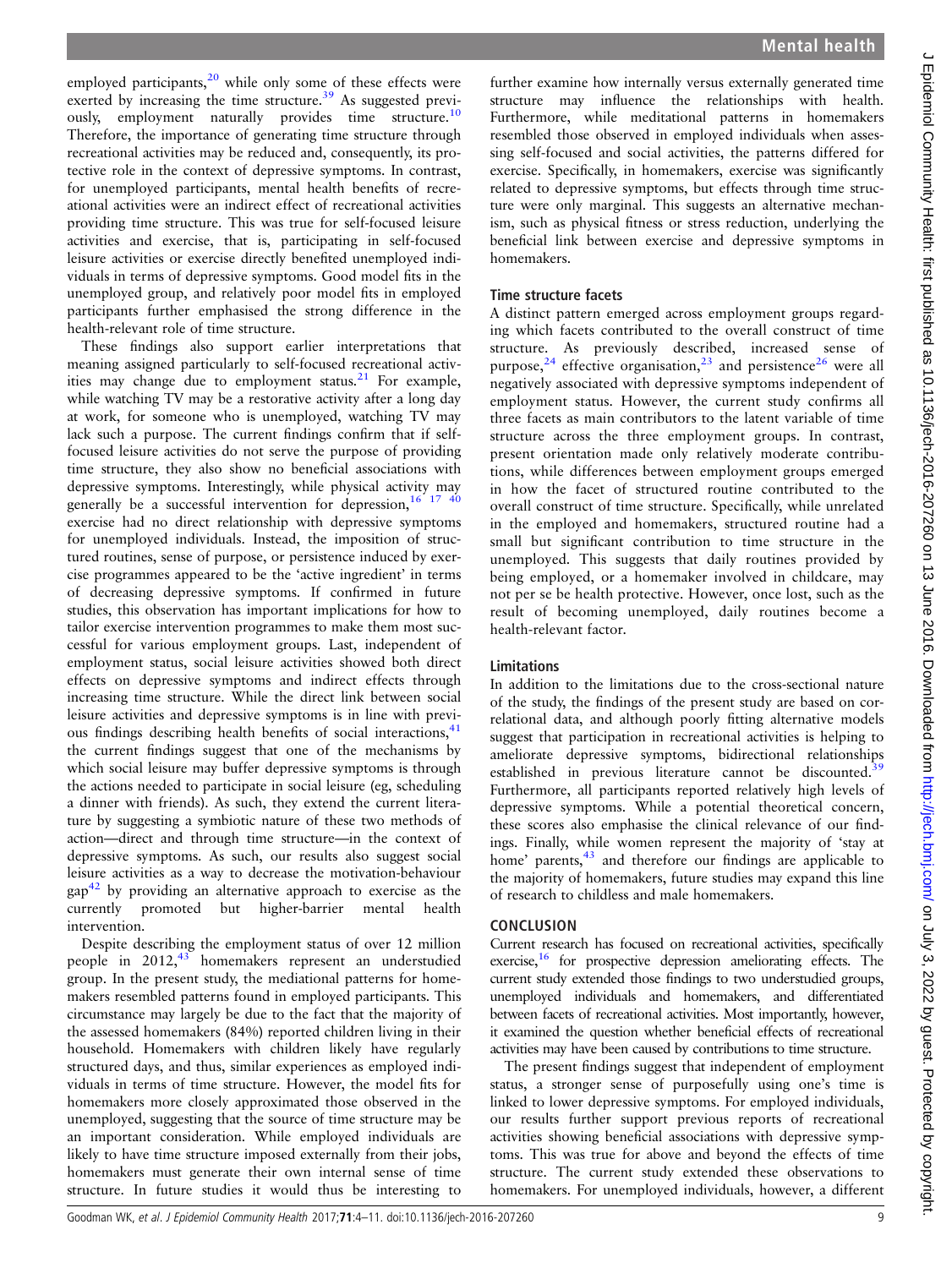<span id="page-6-0"></span>pattern emerged. Here, time structure was the central beneficial factor in terms of depressive symptoms; recreational activities were only beneficial to the extent that they contributed to a stronger sense of time structure.

In terms of applications, promoting recreational activities may not only benefit mental health in employed individuals, but in homemakers as well. Furthermore, given the central role of time structure in depressive symptoms risk for the unemployed, promoting social activities that provide a sense of daily structure may be a promising low-cost intervention to improve mental health in this population.

# What is already known on this subject

Exercise and leisure activities (social and self-focused) are receiving increasing attention as alternative non-pharmacological approaches to treating depression. Among possible mechanisms underlying this relationship, indirect evidence suggests that the time structure provided by recreational activities may be an important factor leading to mental health benefits. Interestingly, participation in recreational activities, sense of time structure, and depressive symptom risk all vary by employment status. Hence, the current study aimed at testing whether fewer leisure activities may contribute to higher risk for negative mental health by decreased time structure, and whether these associations differ between the employed, unemployed and homemakers. To address these questions, we used Amazon Mechanical Turk to assess depressive symptoms, leisure activities and time structure in 406 participants (155 unemployed, 140 employed and 111 homemakers).

# What this study adds

For the employed and homemakers, time structure only partially explained the link between leisure activities and depressive symptoms, suggesting that time structure is only one mechanism among others. On the contrary, for unemployed individuals, mental health benefits of recreational activities including exercise and social leisure—appear to be secondary to those activities providing a strong sense of time structure. If confirmed in longitudinal studies, our findings suggest that promoting recreational activities may not only benefit mental health in employed individuals, but in homemakers as well. For the unemployed, promoting social activities that provide a sense of daily structure may be a more promising approach to improving mental health.

Funding This work was supported by the National Institute of General Medical Sciences (NIGMS) 'Brain-Body-Behavior Interface in Learning and Development Across the Lifespan' training grant T32GM084907 (AMG).

Competing interests None declared.

Ethics approval Brandeis University Institutional Review Board.

Provenance and peer review Not commissioned; externally peer reviewed.

#### REFERENCES

Gabrys L, Michallik L, Thiel C, et al. Effects of a structured physical-activity counseling and referral scheme in long-term unemployed individuals: A pilot accelerometer study. [Behav Med](http://dx.doi.org/10.1080/08964289.2013.782852) 2013;39:44-50.

- 2 Howe GW, Hornberger AP, Weihs K, et al. Higher-order structure in the trajectories of depression and anxiety following sudden involuntary unemployment. [J Abnorm](http://dx.doi.org/10.1037/a0026243) [Psychol](http://dx.doi.org/10.1037/a0026243) 2012;121:325–38.
- 3 Marcotte DE, Wilcox-Gök V, Redmon DP. Prevalence and patterns of major depressive disorder in the United States labor force. [J Ment Health Policy Econ](http://dx.doi.org/10.1002/(SICI)1099-176X(199909)2:3<123::AID-MHP55>3.0.CO;2-8) 1999;2:123–31.
- 4 McKee-Ryan F, Song Z, Wanberg CR, et al. Psychological and physical well-being during unemployment: a meta-analytic study. [J Appl Psychol](http://dx.doi.org/10.1037/0021-9010.90.1.53) 2005;90:53.
- 5 Song MR, Lee YS, Baek JD, et al. Physical activity status in adults with depression in The National Health and Nutrition Examination Survey, 2005–2006. [Public](http://dx.doi.org/10.1111/j.1525-1446.2011.00986.x) [Health Nurs](http://dx.doi.org/10.1111/j.1525-1446.2011.00986.x) 2012;29:208–17.
- 6 Waters L, Moore K. Self-esteem, appraisal and coping: a comparison of unemployed and re-employed people. [J Organ Behav](http://dx.doi.org/10.1002/job.156) 2002;23:593-604.
- 7 Hammer T. Unemployment and mental health among young people: a longitudinal study. [J Adolesc](http://dx.doi.org/10.1006/jado.1993.1033) 1993;16:407-20.
- 8 Paul KI, Batinic B. The need for work: Jahoda's latent functions of employment in a representative sample of the German population. [J Organ Behav](http://dx.doi.org/10.1002/job.622) 2010;31:45-64.
- 9 Wanberg CR, Griffiths RF, Gavin MB. Time structure and unemployment: A longitudinal investigation. [Journal of Occupational and Organizational Psychology](http://dx.doi.org/10.1111/j.2044-8325.1997.tb00632.x) 1997;70:75–95.
- 10 Paul KI, Geithner E, Moser K. Latent deprivation among people who are employed, unemployed, or out of the labor force. [J Psychol Interdiscip Appl](http://dx.doi.org/10.3200/JRL.143.5.477-491) 2009;143:477-91.
- 11 Creed PA, Macintyre SR. The relative effects of deprivation of the latent and manifest benefits of employment on the well-being of unemployed people. [J Occup](http://dx.doi.org/10.1037/1076-8998.6.4.324) [Health Psychol](http://dx.doi.org/10.1037/1076-8998.6.4.324) 2001;6:324–31.
- 12 Anderson RJ, Brice S. The mood-enhancing benefits of exercise: memory biases augment the effect. [Psychol Sport Exerc](http://dx.doi.org/10.1016/j.psychsport.2010.08.003) 2011;12:79-82.
- 13 Hogan CL, Mata J, Carstensen LL. Exercise holds immediate benefits for affect and cognition in younger and older adults. [Psychol Aging](http://dx.doi.org/10.1037/a0032634) 2013;28:587–94.
- 14 Ruby MB, Dunn EW, Perrino A, et al. The invisible benefits of exercise. [Health](http://dx.doi.org/10.1037/a0021859) [Psychol](http://dx.doi.org/10.1037/a0021859) 2011;30:67–74.
- 15 Blumenthal JA, Babyak MA, Doraiswamy PM, et al. Exercise and pharmacotherapy in the treatment of major depressive disorder. *[Psychosom Med](http://dx.doi.org/10.1097/PSY.0b013e318148c19a)* 2007;69:587-96.
- 16 Craft LL, Perna FM. The benefits of exercise for the clinically depressed. [Prim Care](http://dx.doi.org/10.4088/PCC.v06n0301) [Companion J Clin Psychiatry](http://dx.doi.org/10.4088/PCC.v06n0301) 2004;6:104–11.
- 17 Martinsen EW. Physical activity in the prevention and treatment of anxiety and depression. [Nord J Psychiatry](http://dx.doi.org/10.1080/08039480802315640) 2008;62(Suppl 47):25-9.
- 18 Babyak M, Blumenthal JA, Herman S, et al. Exercise treatment for major depression: maintenance of therapeutic benefit at 10 months. [Psychosom Med](http://dx.doi.org/10.1097/00006842-200009000-00006) 2000;62:633-8.
- 19 Ehrenreich-May J, Bilek EL. Universal prevention of anxiety and depression in a recreational camp setting: An initial open trial. [Child Youth Care Forum](http://dx.doi.org/10.1007/s10566-011-9148-4) 2011;40:435-55.
- 20 Patten SB, Williams JVA, Lavorato DH, et al. Recreational physical activity ameliorates some of the negative impact of major depression on health-related quality of life. [Front Psychiatry](http://dx.doi.org/10.3389/fpsyt.2013.00022) 2013;4:22.
- 21 Goodman WK, Geiger AM, Wolf JM. Differential links between leisure activities and depressive symptoms in unemployed individuals. [J Clin Psychol](http://dx.doi.org/10.1002/jclp.22231) 2016;72:70-8.
- 22 Selenko E, Batinic B, Paul K. Does latent deprivation lead to psychological distress? Investigating Jahoda's model in a four-wave study. [J Occup Organ Psychol](http://dx.doi.org/10.1348/096317910X519360) 2011;84:723–40.
- 23 Bond MJ, Feather NT. Some correlates of structure and purpose in the use of time. [J Pers Soc Psychol](http://dx.doi.org/10.1037/0022-3514.55.2.321) 1988;55:321–9.
- 24 Boyle PA, Barnes LL, Buchman AS, et al. Purpose in life is associated with mortality among community-dwelling older persons. [Psychosom Med](http://dx.doi.org/10.1097/PSY.0b013e3181a5a7c0) 2009;71:574–9.
- 25 Kelly WE. No time to worry: The relationship between worry, time structure, and time management. [Pers Individ Dif](http://dx.doi.org/10.1016/S0191-8869(02)00322-7) 2003;35:1119-26.
- 26 Van Hoye G, Lootens H. Coping with unemployment: Personality, role demands, and time structure. [J Vocat Behav](http://dx.doi.org/10.1016/j.jvb.2013.01.004) 2013;82:85-95.
- 27 Chang A, Nguyen LT. The mediating effects of time structure on the relationships between time management behaviour, job satisfaction, and psychological well-being. [Aust J Psychol](http://dx.doi.org/10.1111/j.1742-9536.2011.00008.x) 2011;63:187-97.
- 28 Vodanovich SJ, Seib HM. Relationship between time structure and procrastination. [Psychol Rep](http://dx.doi.org/10.2466/pr0.1997.80.1.211) 1997;80:211–15.
- 29 Mudrack PE. The structure of perceptions of time. *[Educ Psychol Meas](http://dx.doi.org/10.1177/0013164497057002003)* 1997;57:222–40.
- 30 Pressman SD, Matthews KA, Cohen S, et al. Association of enjoyable leisure activities with psychological and physical well-being. [Psychosom Med](http://dx.doi.org/10.1097/PSY.0b013e3181ad7978) 2009;71:725.
- 31 Hutchinson SL, Loy DP, Kleiber DA, et al. Leisure as a coping resource: variations in coping with traumatic injury and illness. [Leisure Sci](http://dx.doi.org/10.1080/01490400306566) 2003;25:143.
- 32 Evans O, Steptoe A. The contribution of gender-role orientation, work factors and home stressors to psychological well-being and sickness absence in male- and female-dominated occupational groups. [Soc Sci Med](http://dx.doi.org/10.1016/S0277-9536(01)00044-2) 2002;54:481-92.
- 33 Buhrmester M, Kwang T, Gosling SD. Amazon's Mechanical Turk a new source of inexpensive, yet high-quality, data? [Perspect Psychol Sci](http://dx.doi.org/10.1177/1745691610393980) 2011;6:3-5.
- 34 Ross J, Zaldivar A, Irani L, et al. Who are the turkers? Worker demographics in Amazon Mechanical Turk. Irvine, USA: Department of Informatics, University of California; Tech. Rep, 2009.
- 35 Radloff LS. The CES-D scale a self-report depression scale for research in the general population. [Appl Psychol Meas](http://dx.doi.org/10.1177/014662167700100306) 1977;1:385–401.